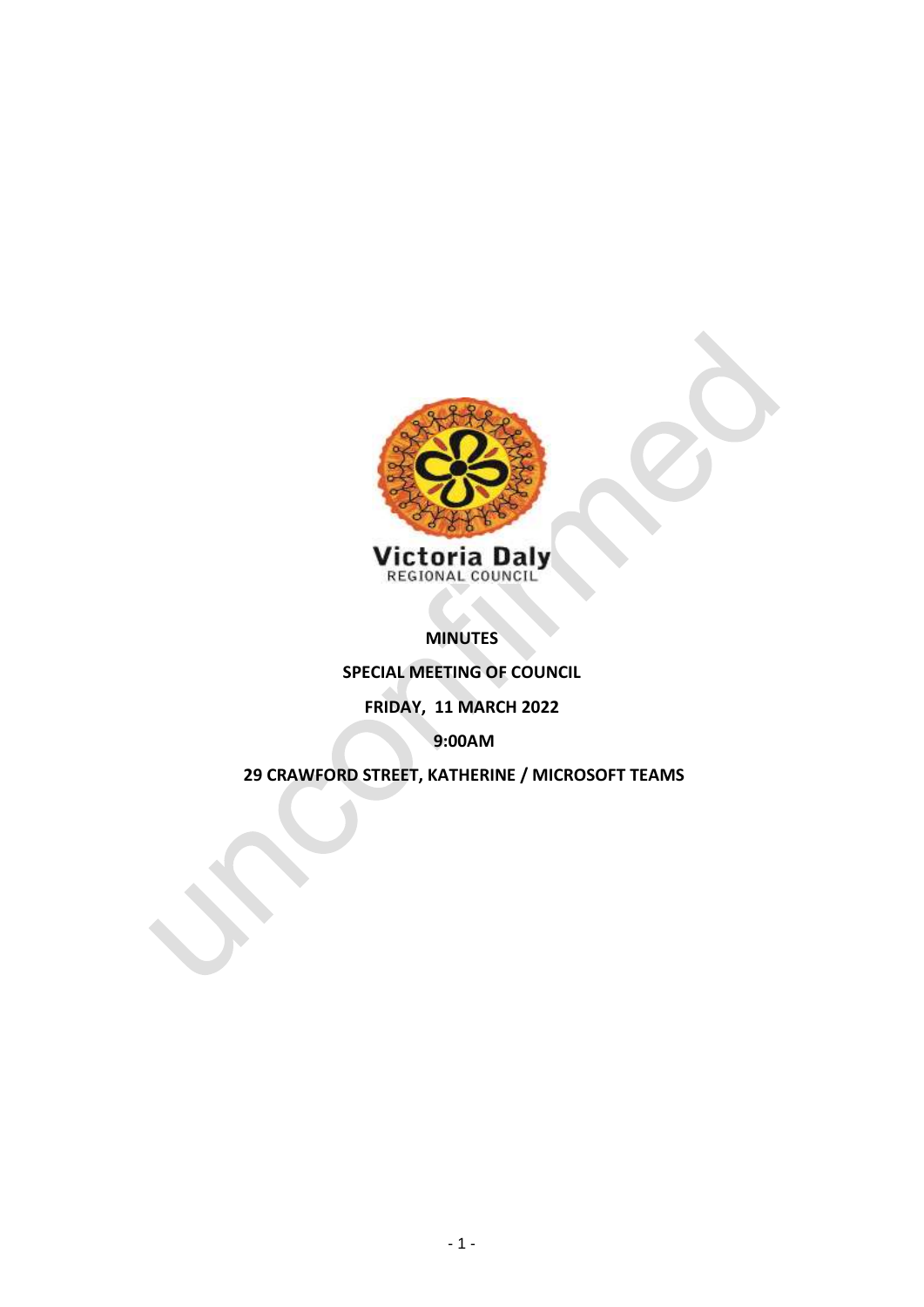

# **VICTORIA DALY REGIONAL COUNCIL DISCLAIMER**

No responsibility is implied or accepted by the Victoria Daly Regional Council for any act, omission or statement or intimation occurring during Council or committee meetings.

The Victoria Daly Regional Council disclaims any liability for any loss whatsoever and howsoever caused arising out of reliance by any person or legal entity on any such act, omission or statement or intimation occurring during Council or committee meetings.

Any person or legal entity who acts or fails to act in reliance upon any statement, act or omission made in a Council or committee meeting does so at that person's or legal entity's own risk.

In particular and without detracting in any way from the broad disclaimer above, in any discussion regarding any planning application or application for a licence, any statement or intimation of approval made by any member or officer of the Victoria Daly Regional Council during the Course of any meeting is not intended to be and is not taken as notice of approval from the Victoria Daly Regional Council.

The Victoria Daly Regional Council advises that anyone who has any application lodged with the Victoria Daly Regional Council shall obtain and should only rely on **WRITTEN CONFIRMATION** of the outcome of the application, and any conditions attaching to the decision made by the Victoria Daly Regional Council in respect of the application.

Russell Anderson **Chief Executive Officer**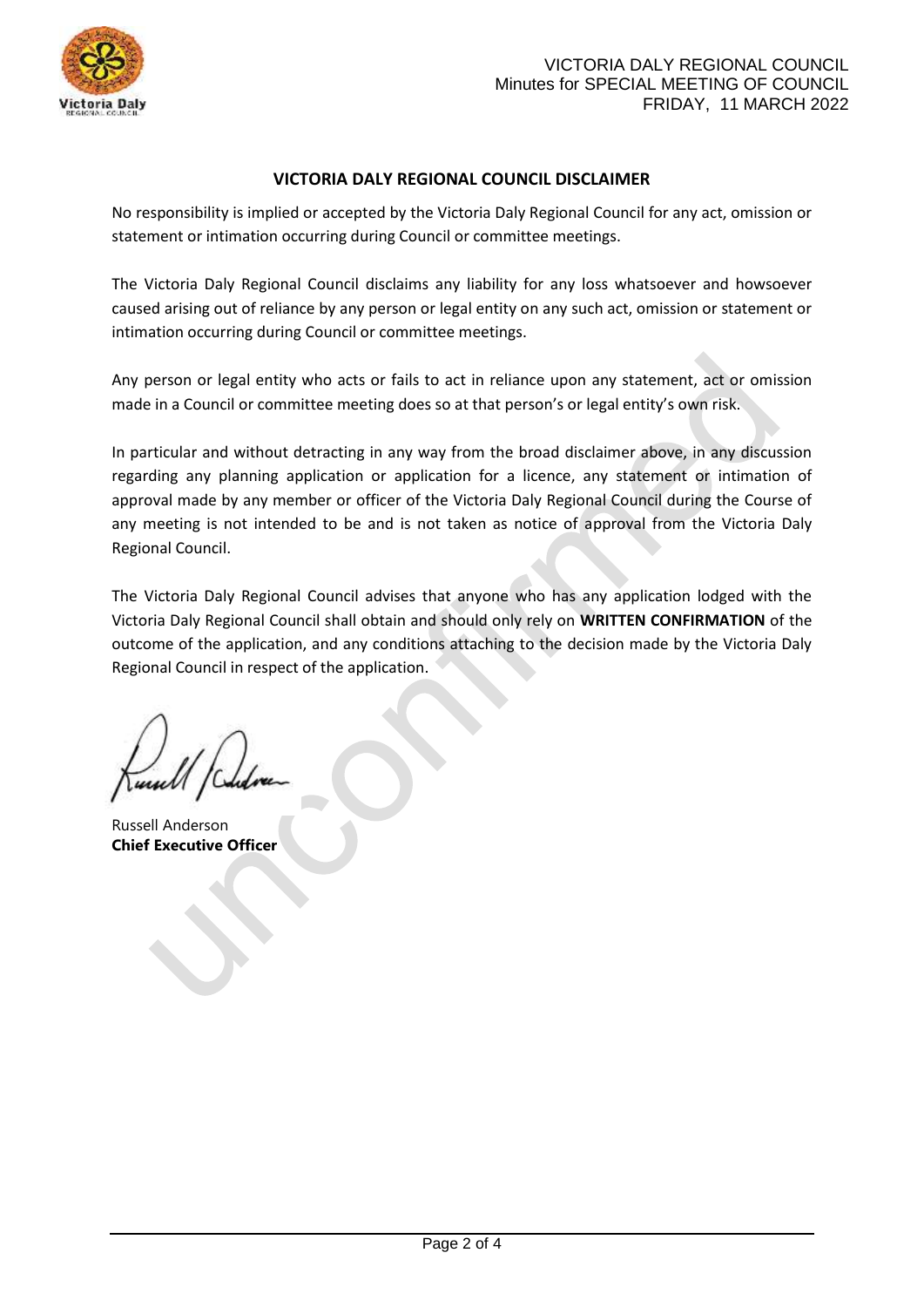

## **MINUTES**

#### **SPECIAL MEETING OF COUNCIL**

## **FRIDAY, 11 MARCH 2022**

#### **9:00AM**

#### **29 CRAWFORD STREET, KATHERINE / MICROSOFT TEAMS**

#### **MEETING OPENED**

The meeting opened the time being 9:02 am

#### **PERSONS PRESENT**

# **ELECTED MEMBERS PRESENT**

Deputy Mayor(Chair) Shirley Garlett

# **STAFF PRESENT**

Chief Executive Officer Russell Anderson Director of Corporate Services<br>
Contracts Manager<br>
Contracts Manager<br>
Contracts Manager<br>
Contracts Manager<br>
Contracts Manager<br>
Contracts Manager<br>
Contracts Manager<br>
Contracts Manager<br>
Contracts Manager<br>
Contracts Manager<br> Contracts Manager Manager of Executive Services<br>
Executive Services Officer<br>
Rupak Halwa

Councillor Georgina Macleod(via Microsoft Teams) Councillor Yvette Williams(via Microsoft Teams) Councillor Councillor Councillor Councillor

Rupak Halwai(Minute Taker)

#### **APOLOGIES AND LEAVE OF ABSENCE**

Mayor Brian Pedwell

**DISCLOSURES OF INTEREST – COUNCILLORS AND STAFF**

There were no declarations of interest at this meeting.

# **CLOSE OF ORDINARY COUNCIL MEETING – MOVE TO CONFIDENTIAL** *028/2022***RECOMMENDATION**:

Members of the press and public to be excluded from the meeting of the Closed Session and access to the correspondence and reports relating to the items considered during the course of the Closed Session be withheld. This action is taken in accordance with Section 65(2) of the Local Government Act, 2008 as the items listed come within the following provisions:-

Moved: Cr. Macleod Seconded: Cr. Williams Resolution: Carried